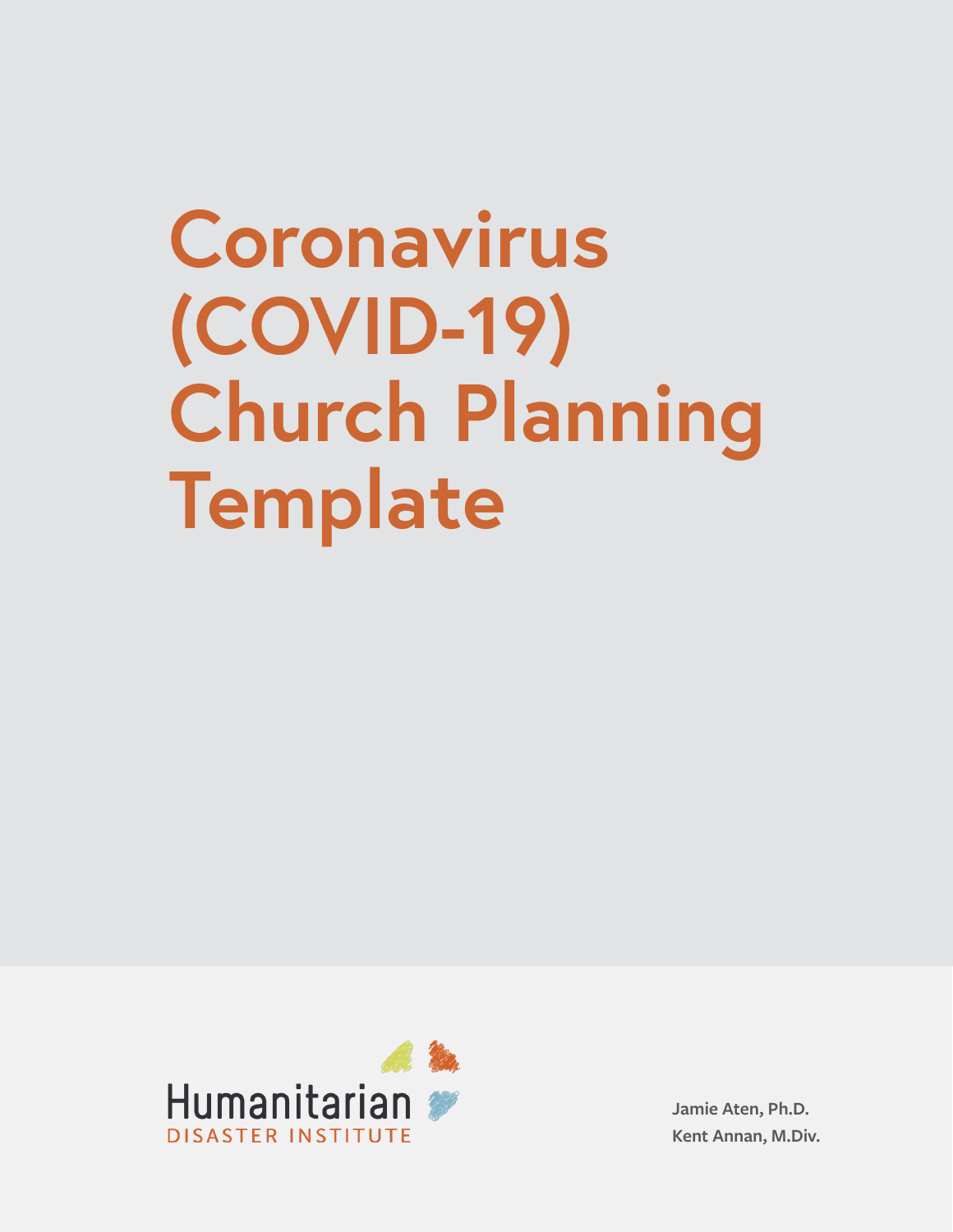# **STEP 1:** *Planning Template*

**Use the following planning template to help your church prepare for COVID-19.** This plan will be most useful if you continue to add new ideas and adjust regularly as you learn more and respond to changing circumstances. As you work on completing the planning template, be sure to consider how your church might help care for vulnerable and underserved individuals and communities. When completing the template, consider how to care for health, spiritual, psychological, and emotional needs in your congregation and community.

### **Actions: Start with Prayer, Reflect on Scripture, and Leverage Existing Ministries and Activities**

| <b>Get Organized Checklist:</b>                                                                                                                                                                               |
|---------------------------------------------------------------------------------------------------------------------------------------------------------------------------------------------------------------|
| Regularly monitor coronavirus risk and impact on your church and community.                                                                                                                                   |
| Schedule time for your health team (in person or virtually) to go through the guide's<br>step-by-step planning process.                                                                                       |
| Prepare to open your meeting in a word of prayer to seek God's comfort and<br>guidance and pray for those in need.                                                                                            |
| Share a Scripture reading and reflection to draw out biblical wisdom that can help<br>your team plan effectively. Verses and reflections are provided at the beginning of<br>each step in the planning guide. |
| Share the manual with church staff, health team, and potential health team members.<br>Step 1 (Get Organized) and Step 2 (Creating a Health Team) will likely overlap.                                        |
| Other:                                                                                                                                                                                                        |

*Prayer: God, help us listen intently for what you're asking us to do and plan realistically for what we can accomplish.*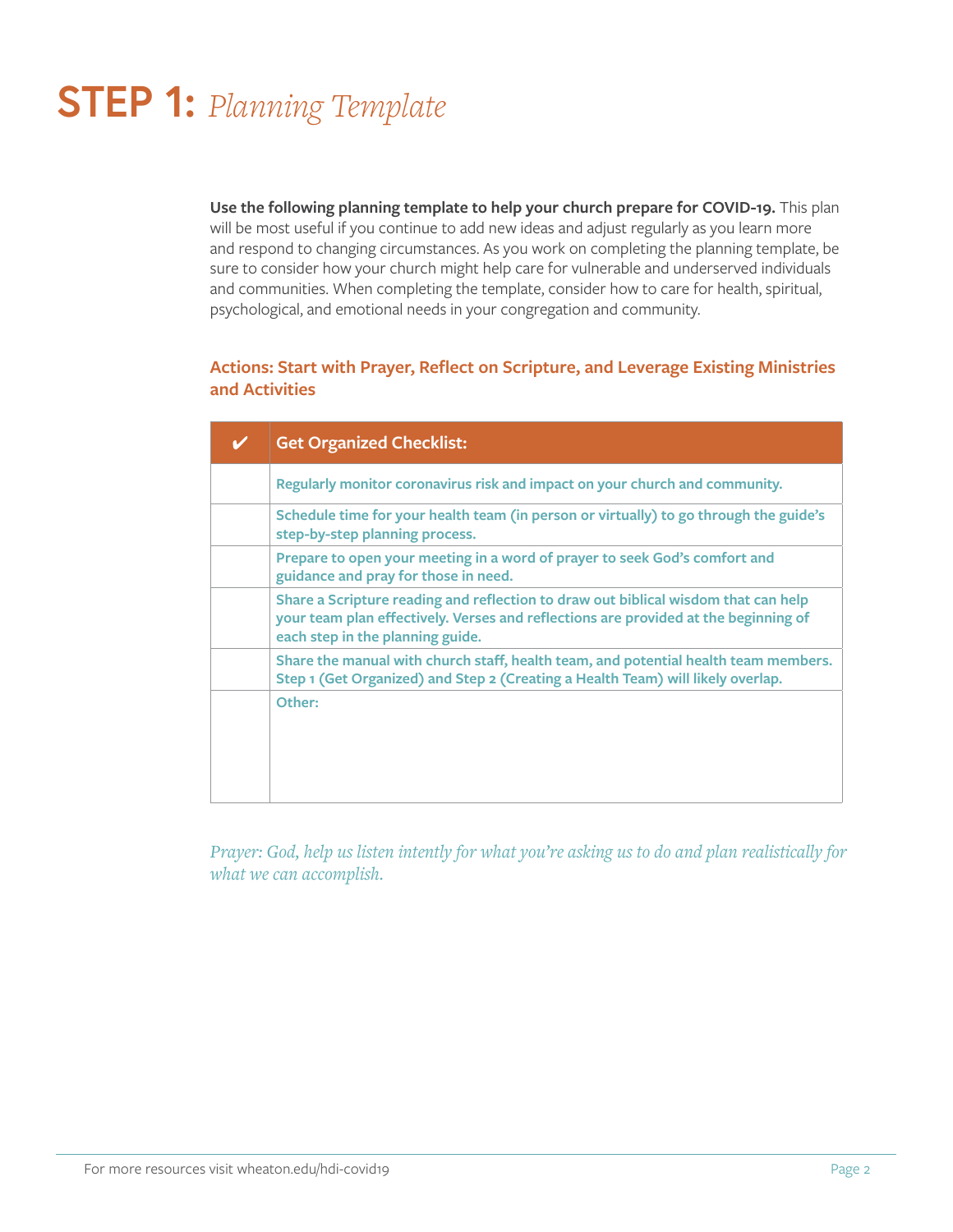# **STEP 2:** *Planning Template*

### **Actions: Frame Preparedness Efforts in Terms of Health, Recruit Lay Leaders, and Define Roles and Responsibilities.**

Add as many people who are necessary to prepare and respond well, while remembering this team will likely need to be nimble and make quick, informed decisions. Depending on the size of your church and community, most teams will be able to perform well with sizes ranging from 5 to 12 people. Additional individuals may be added to help each of the 5-12 leaders carry out their responsibilities as needed. You want to find a balance in numbers that will provide enough people power to do the work at hand while being cautious of having "too many cooks in the kitchen."

### **Health Team Coordinator (HTC) and Back-Up HTC Contact Information**

| The HTC for our congregation                                 |  |
|--------------------------------------------------------------|--|
| Key responsibilities                                         |  |
| Phone                                                        |  |
| Email                                                        |  |
|                                                              |  |
| First alternate HTC                                          |  |
| Key responsibilities                                         |  |
| Phone                                                        |  |
| Email                                                        |  |
|                                                              |  |
| Authorized emergency<br>spokesperson (if different from HTC) |  |
| Key responsibilities                                         |  |
| Phone                                                        |  |
| Email                                                        |  |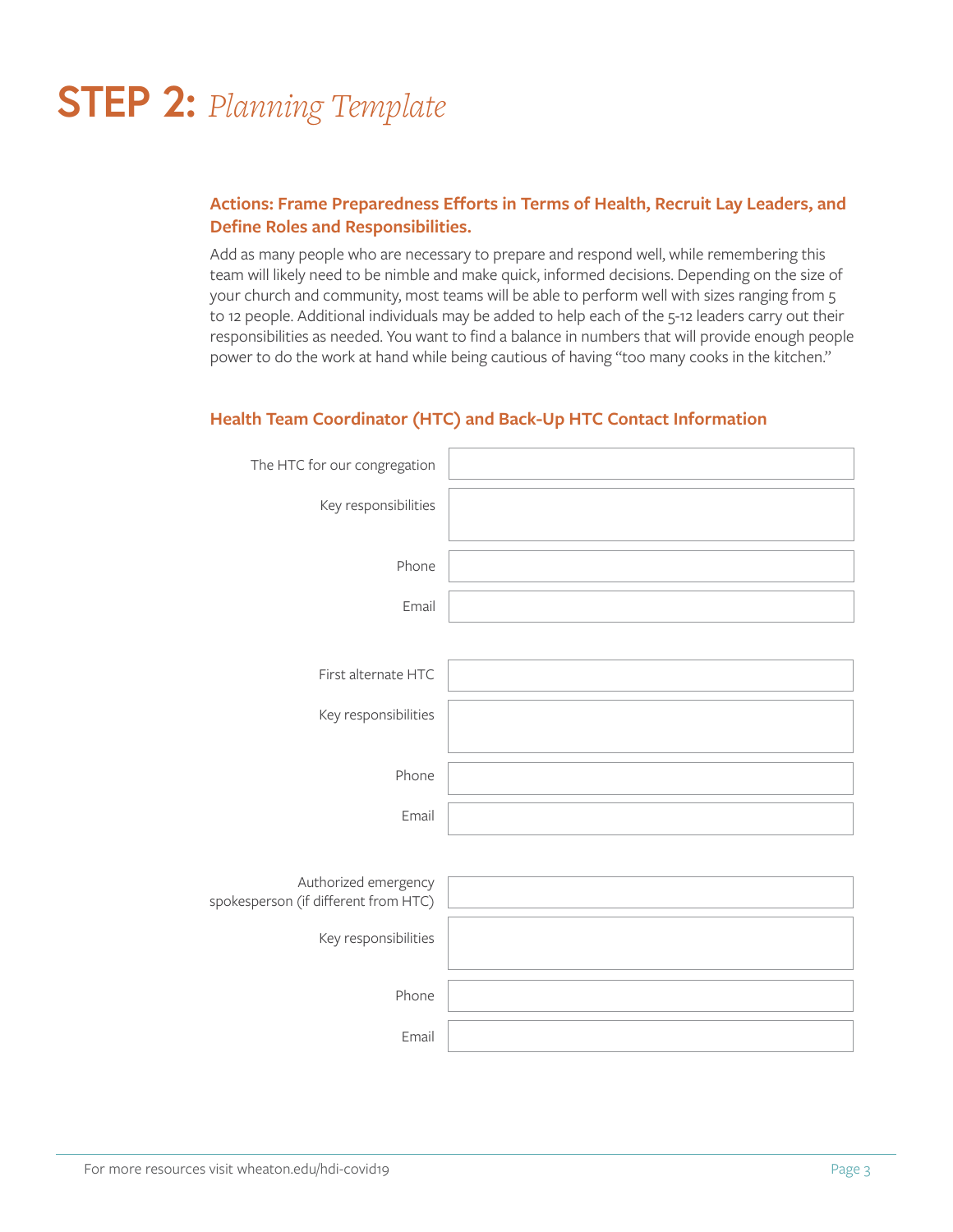### **Health Team Member Contact and Skill Information Form (to be completed by each team member)**

| Name                                                      |  |
|-----------------------------------------------------------|--|
| Position (vocational role at church,<br>home, or company) |  |
| Key responsibilities on health team                       |  |
| Home address                                              |  |
| Phone                                                     |  |
| Social media                                              |  |
| Email address                                             |  |
| Emergency contact                                         |  |
| Relationship                                              |  |
| Emergency contact phone                                   |  |

Ensure this information is collected from each team member and distributed to the rest of the team and to the church staff.

Original language from Bloomington Public Health. L. Brodsky, M. Drews, K. Henslee, N. Kafumbe and M. Schweizer, "Ready, Set, Go! Faith Community Emergency Preparedness Toolkit." Produced by the City of Bloomington (MN) Public Health Division with the support of the Minneapolis – St. Paul Metropolitan Medical Response System (MMRS), 1800 West Old Shakopee Road, Bloomington, MN 55431, www.bloomingtonmn.gov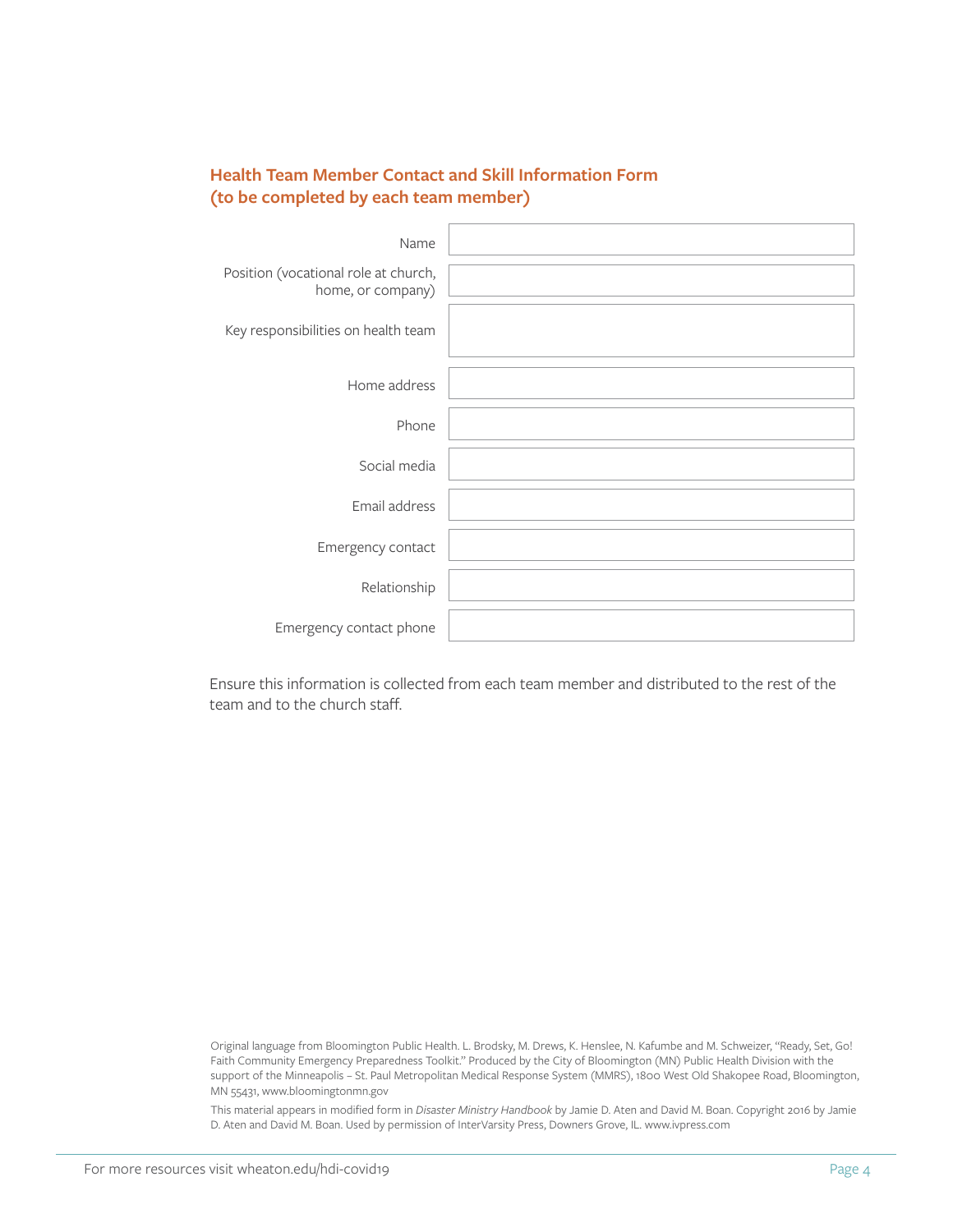#### **Monitor Coronavirus Risk and Impact:**

The health team should work together to determine and update each category at least weekly (or more frequently if warranted due to possible rapid changes in the outbreak). In the table below, rate the possible risk and impact using the following scale:

High=3 Moderate=2 Low=1 None=0

| <b>PROBABILITY</b>                                                          | <b>HUMAN IMPACT</b>                                                                             | <b>MINISTRY IMPACT</b>                                                                       |
|-----------------------------------------------------------------------------|-------------------------------------------------------------------------------------------------|----------------------------------------------------------------------------------------------|
| Likelihood coronavirus<br>will directly impact your<br>church and community | Possibility of illness (from mild<br>to life threatening) among<br>staff, members, or community | Likelihood to interrupt or<br>cause modifications to<br>existing services or minis-<br>tries |
|                                                                             |                                                                                                 |                                                                                              |



**Based on our current risk and impact assessment, we may need to make these decisions soon:**



*Prayer: God, may we identify the right people for the right roles, and may we support each other along the way.*

Original language from Bloomington Public Health. L. Brodsky, M. Drews, K. Henslee, N. Kafumbe and M. Schweizer, "Ready, Set, Go! Faith Community Emergency Preparedness Toolkit." Produced by the City of Bloomington (MN) Public Health Division with the support of the Minneapolis – St. Paul Metropolitan Medical Response System (MMRS), 1800 West Old Shakopee Road, Bloomington, MN 55431, www.bloomingtonmn.gov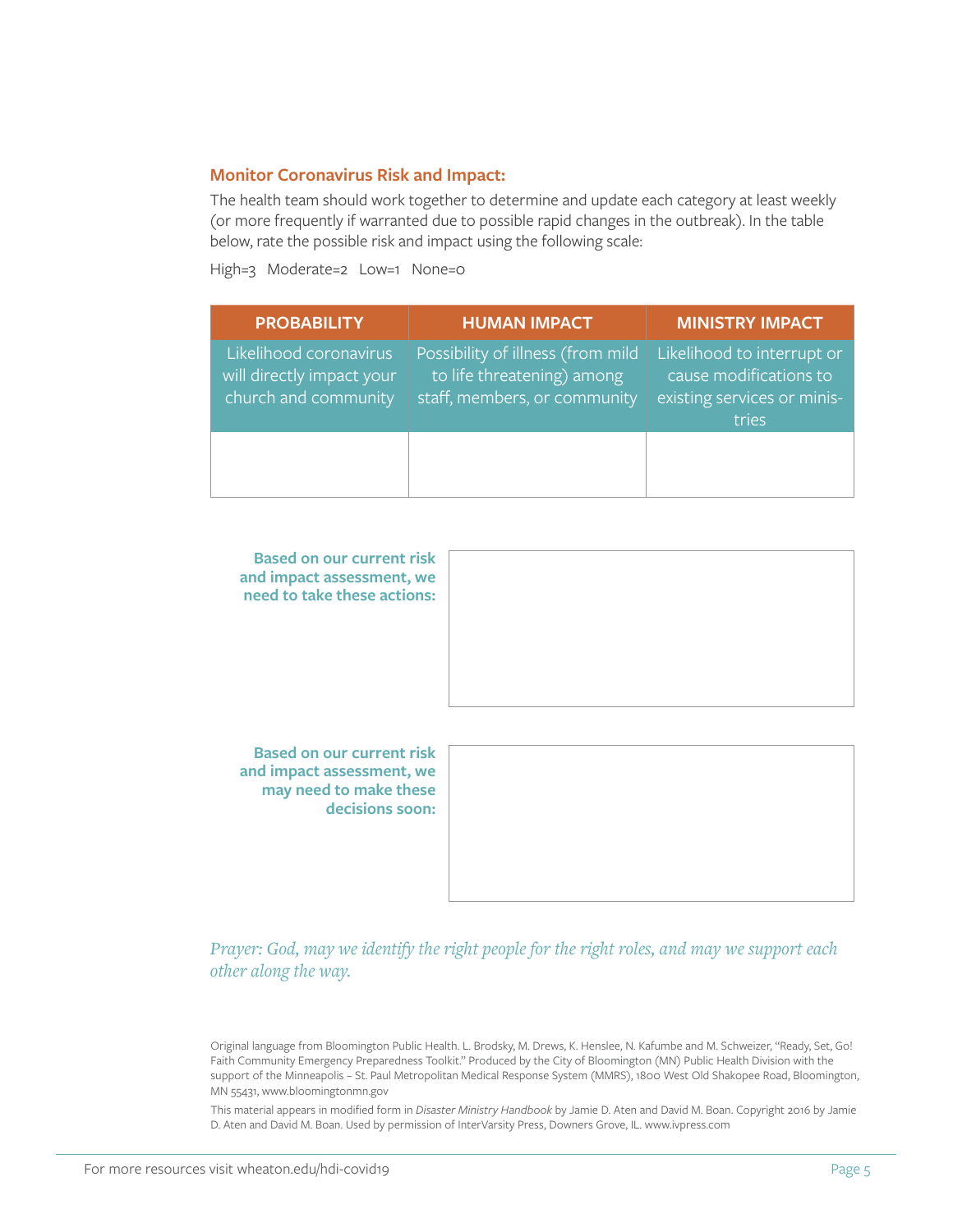# **COVID-19 HANDOUT: CHOICES YOU CAN MAKE TO STAY EMOTIONALLY HEALTHY**

#### **Pay Attention to Your Body and Your Emotions**

It's natural to experience stress and anxiety in the face of a threat we cannot control. Because every person reacts differently, notice what your body and emotions are telling you:

- Listen to your emotions, noticing any anxiety, sadness, anger, or detachment;
- Listen to your body, noticing any change in appetite, new aches and pains, or feeling particularly hot or cool; and,
- When you notice troubling symptoms, pause to care for your body and mind. If you become unable to manage or function well, seek the assistance of a professional.

#### **Embrace Best Health Practices**

Though there's much about the COVID-19 outbreak over which you have no control, you can choose to embrace the kinds of practices that will keep you and your loved ones safe. The Center for Disease Control suggests:

- Avoid close contact with people who are sick.
- Avoid touching your eyes, nose, and mouth.
- Stay home when you are sick.
- Cover your cough or sneeze with a tissue, then throw the tissue in the trash.
- Clean and disinfect frequently touched objects and surfaces using a regular household cleaning spray or wipe.
- Follow CDC's recommendations for using a facemask.
- Wash your hands often with soap and water for at least 20 seconds.

#### **Access Reliable Resources**

You can choose how you will receive and consume information about the outbreak. If you rely on panicked phone calls from your anxious loved ones, you're likely to suffer more than if you choose to rely on credible sources. Two reliable sources for health news include the Centers for Disease Control and Prevention and World Health Organization. Also, if you become consumed by breaking news about the spread of COVID-19, you can also choose to step away from media reports for a time.

### **Share Reliable Information**

Another way to care for yourself is to care for others by sharing the best information you've discovered. When you find a reputable resource that's particularly helpful, share it with a loved one. When you learn about practices that keep people safe, let a relative who is vulnerable to illness know. In a culture where people are feeling anxious, you can be a gift to others.

*Continued on next page*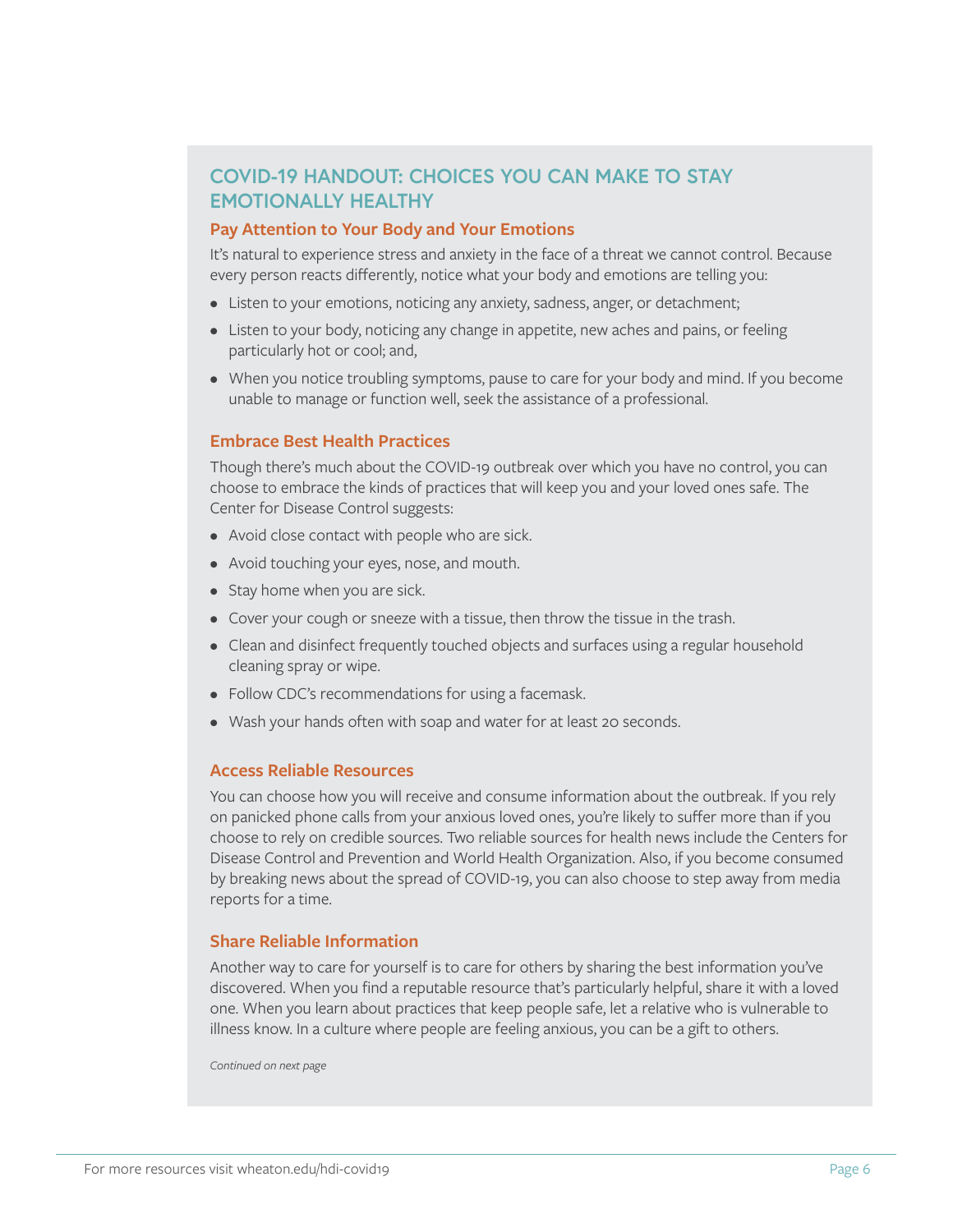#### **Practice Self-Care**

In the midst of a stressful season or situation, many self-care practices are the same ones that prove helpful in everyday living:

- Maintain your normal routines.
- Connect with family and friends.
- Eat well.
- Stay active.
- Get adequate rest.
- Do enjoyable activities.
- Employ coping skills that nurture your spirit, like mindfulness exercises or prayer.

#### **Support Each Other**

We aren't created to go through extreme stress alone, so this is also a time as part of God's family to care for each other. Here are two questions to keep asking yourself:

- What opportunities do I have to help others?
- What is overwhelming right now that I should ask someone for help with?

While it feels like there is a lot we can't control amidst concerns over COVID-19, every one of us can make choices to stay emotionally healthy.

3 This section adapted with permission from M. Starbuck. (2020, March 3). How to Stay Emotionally Healthy During the Coronavirus Outbreak [Blog post]. Retrieved from https://www.psychologytoday.com/us/blog/hope-resilience/202003/how-stay-emotionallyhealthy-during-the-COVID-19-outbreak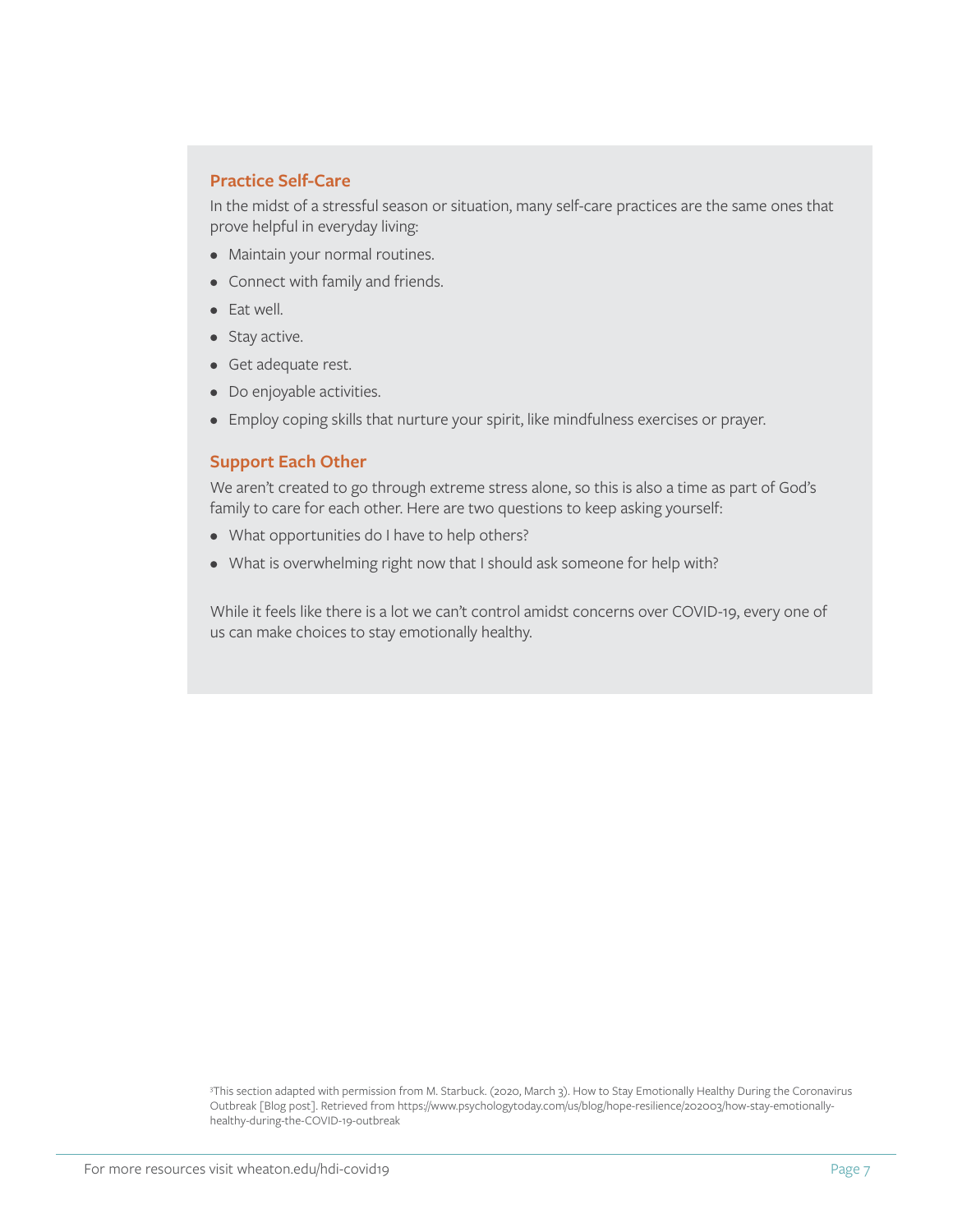# **STEP 3:** *Planning Template*

# **Actions: Leverage Familiar Communication Platforms, Be Intentional in Communicating with Vulnerable Groups, and Prewrite Messages**

| <b>What</b><br>should you<br>communicate?                                                       | Who are you<br>communicating to?<br>(Ex: congregation,<br>staff, local<br>government) | <b>Who should</b><br>communicate the<br>message? (Ex:<br><b>Health Team</b><br><b>Coordinator, Pastor)</b> | How should it be<br>communicated?<br>(Ex: electronically,<br>phone call/tree,<br>mail) | Preparatory<br><b>Actions</b><br>(Ex: talking points,<br>key messages,<br>training) |
|-------------------------------------------------------------------------------------------------|---------------------------------------------------------------------------------------|------------------------------------------------------------------------------------------------------------|----------------------------------------------------------------------------------------|-------------------------------------------------------------------------------------|
| <b>Impact on</b><br>church to date                                                              |                                                                                       |                                                                                                            |                                                                                        |                                                                                     |
| COVID-19<br>Impact                                                                              |                                                                                       |                                                                                                            |                                                                                        |                                                                                     |
| <b>Church</b><br>services or<br>gatherings<br>(e.g., Bible<br>studies)<br>offered or<br>changed |                                                                                       |                                                                                                            |                                                                                        |                                                                                     |
| <b>Funds or</b><br>supplies<br>needed                                                           |                                                                                       |                                                                                                            |                                                                                        |                                                                                     |
| <b>Volunteers</b><br>needed                                                                     |                                                                                       |                                                                                                            |                                                                                        |                                                                                     |
| Other                                                                                           |                                                                                       |                                                                                                            |                                                                                        |                                                                                     |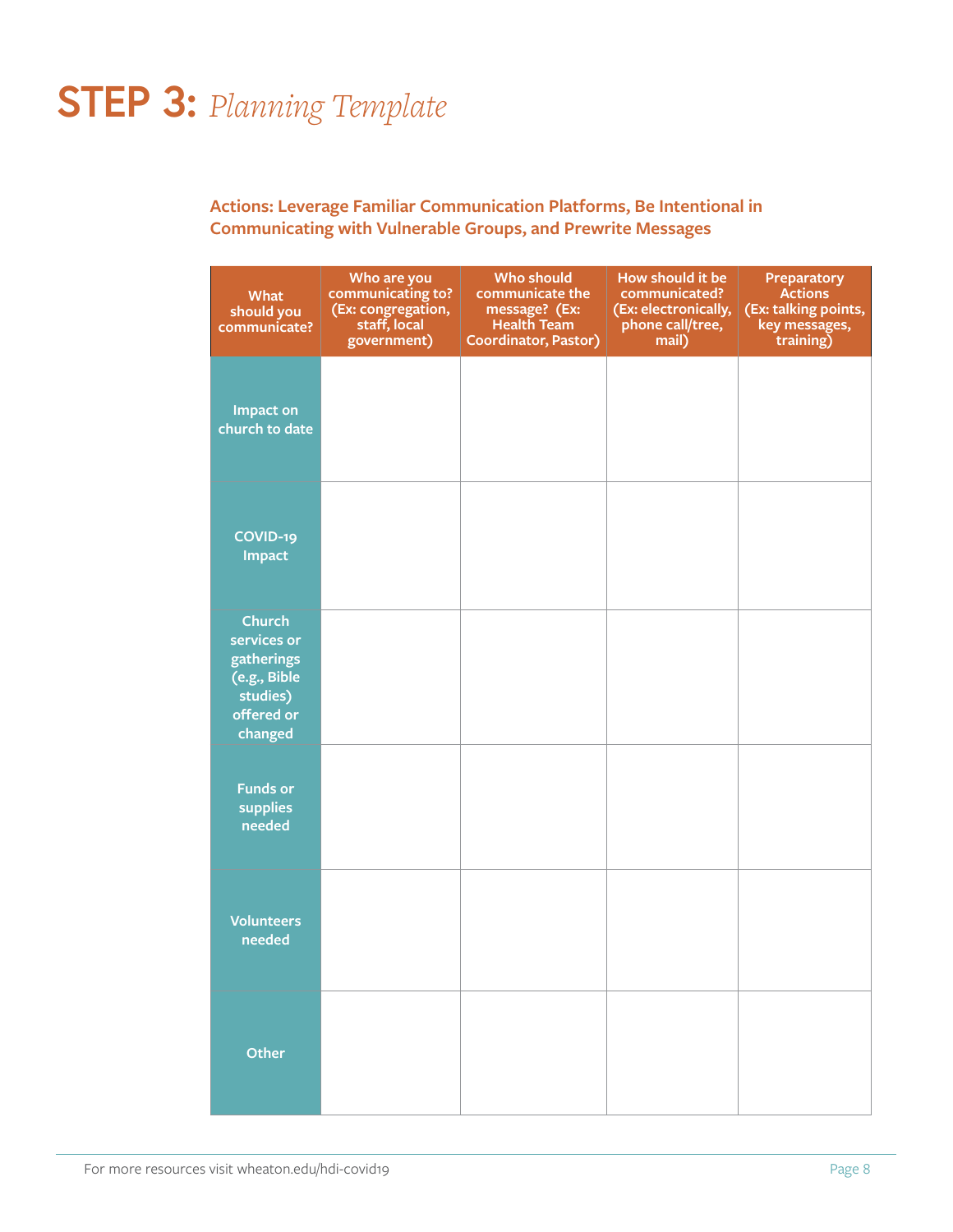| <b>Directions for updating the</b><br>church voicemail, including<br>remotely:       |  |
|--------------------------------------------------------------------------------------|--|
| Person responsible:                                                                  |  |
| Alternate:                                                                           |  |
| <b>Directions for sending</b><br>churchwide emails and texts,<br>including remotely: |  |
| Person responsible:                                                                  |  |
| Alternate:                                                                           |  |

Ensure you are clear with the church how you will use these different channels of communication. For example, how will they learn if the Sunday morning service is canceled? And also consider that different people may have different tools available (e.g., if some don't have a computer or email address).

**Additional communication directions:**

Original language from Bloomington Public Health. L. Brodsky, M. Drews, K. Henslee, N. Kafumbe and M. Schweizer, "Ready, Set, Go! Faith Community Emergency Preparedness Toolkit." Produced by the City of Bloomington (MN) Public Health Division with the support of the Minneapolis – St. Paul Metropolitan Medical Response System (MMRS), 1800 West Old Shakopee Road, Bloomington, MN 55431, www.bloomingtonmn.gov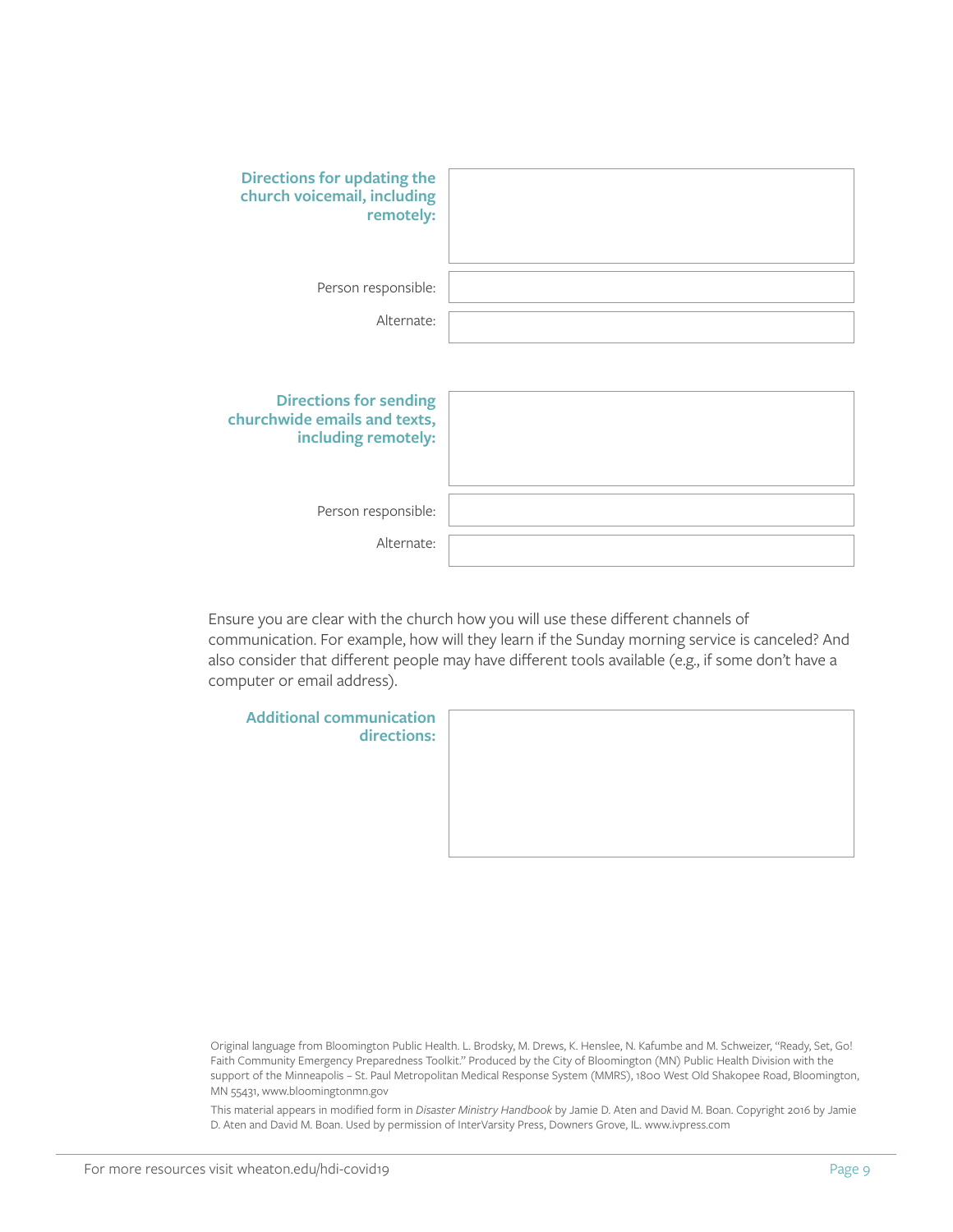

Sample Calling Tree (Note that some churches may have a prayer chain that can be adapted for this purpose):

Instead of using a "prayer chain" model, some churches may decide to divide a list of vulnerable people who need to be checked in with regularly among staff and laypeople. For example, each person would get a list of several people who they are committed to check in with daily or every other day. In these circumstances it can be as simple as:

#### **Check-in List**

| Person Responsible<br>name and number: | Check-in recipient<br>name and number: |
|----------------------------------------|----------------------------------------|
|                                        | Check-in recipient<br>name and number: |
|                                        | Check-in recipient<br>name and number: |

*Prayer: God, free us to lead our communication not with fear, but with power, love, and self-discipline.*

Original language from Bloomington Public Health. L. Brodsky, M. Drews, K. Henslee, N. Kafumbe and M. Schweizer, "Ready, Set, Go! Faith Community Emergency Preparedness Toolkit." Produced by the City of Bloomington (MN) Public Health Division with the support of the Minneapolis – St. Paul Metropolitan Medical Response System (MMRS), 1800 West Old Shakopee Road, Bloomington, MN 55431, www.bloomingtonmn.gov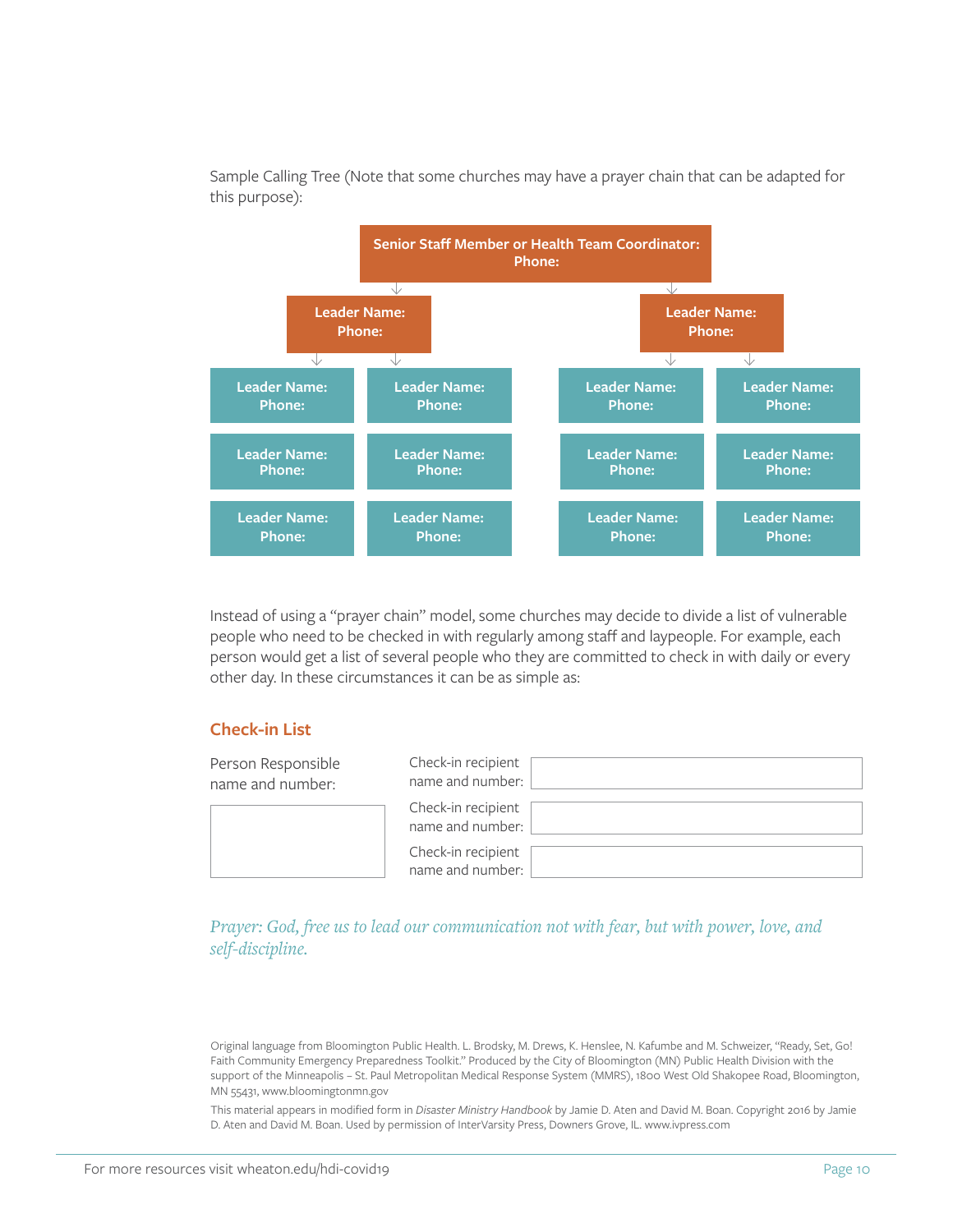# **STEP 4:** *Planning Template*

## **Actions: Provide Vetted Information from Trusted Resources and Focus on Underserved Individuals and Communities**

Select a few of these services from examples below that you will provide to underserved church members and communities and describe how each will be carried out:

| <b>Sample Outreach Actions</b>                                                    | <b>How Action Will be Achieved</b> |
|-----------------------------------------------------------------------------------|------------------------------------|
| <b>Church staff and lay leaders model</b><br>preparedness                         |                                    |
| Promote faithful preparedness (e.g., in<br>Sunday school, sermons, Bible studies) |                                    |
| <b>Disseminate vetted information from</b><br>trusted resources to reduce panic   |                                    |
| Pastoral services (spiritual care)                                                |                                    |
| <b>Outreach &amp; support to vulnerable</b><br>populations                        |                                    |
| <b>Advocacy</b>                                                                   |                                    |
| <b>Health services</b>                                                            |                                    |
| Home visits/or calls if advised against<br>meeting in person                      |                                    |
| <b>Language translation</b>                                                       |                                    |
| <b>Legal assistance</b>                                                           |                                    |
| <b>Listening</b>                                                                  |                                    |
| <b>Managing volunteers</b>                                                        |                                    |
| <b>Managing donations</b>                                                         |                                    |
| Food services (cooking, feeding &<br>distribution including home delivery)        |                                    |
| <b>Improve access to community</b><br>healthcare services                         |                                    |
| <b>Special or alternative (e.G., Streaming)</b><br>worship services               |                                    |
| <b>Encourage individual/family</b><br>preparedness:                               |                                    |
| Other:                                                                            |                                    |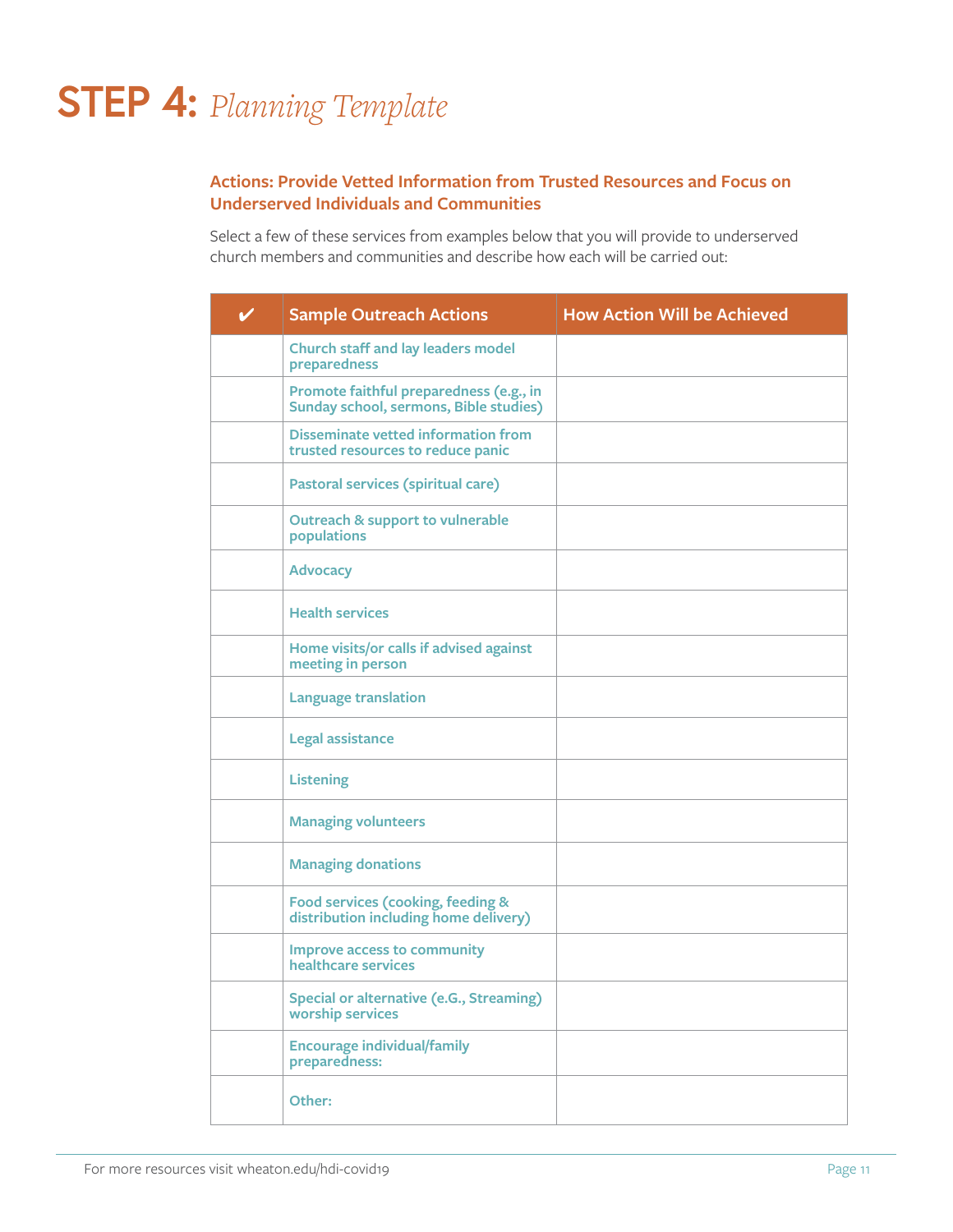# **STEP 5:** *Planning Template*

### **Actions: Work with Other Churches and Consult with Local Public Health Agencies**

Use the following checklist to consider ways your church might plan to build collaborations to help better prepare:

| <b>Sample Collaborative Actions</b>                                                                                                                                                                                                                                                                                        | <b>How Action Will Be Achieved</b> |
|----------------------------------------------------------------------------------------------------------------------------------------------------------------------------------------------------------------------------------------------------------------------------------------------------------------------------|------------------------------------|
| Connect with a network with other<br>churches that shares preparedness<br>ideas and resources.                                                                                                                                                                                                                             |                                    |
| Identify other churches or agencies in<br>your community who are working on<br>preparedness to learn from, consult,<br>and network.                                                                                                                                                                                        |                                    |
| Host a webinar or seminar on how to<br>prepare for the coronavirus for your<br>church and community members<br>(or consider joining one of the<br><b>Humanitarian Disaster Institute's</b><br>limited run of weekly webinars on<br>preparing churches for coronavirus;<br>visit wheaton.edu/hdi-covid19 to<br>learn more). |                                    |
| Other:                                                                                                                                                                                                                                                                                                                     |                                    |

*Prayer: God, help us recognize and lean into our need for each other.*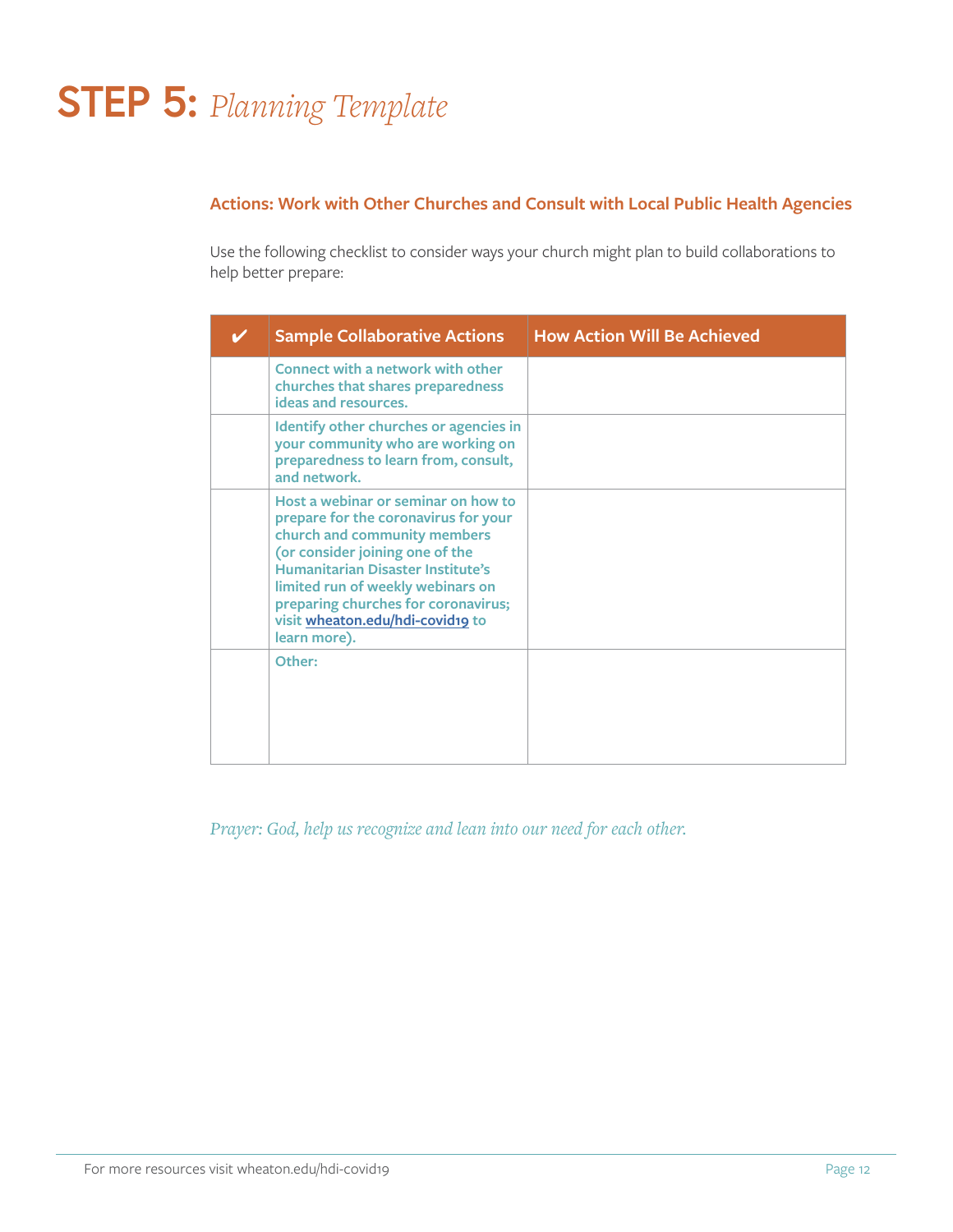# **STEP 6:** *Planning Template*

**Actions: Stay Informed, Consider Modifying Practices, and Adapt Services if Needed** 

| <b>Implementation Checklist</b>                                                                             |
|-------------------------------------------------------------------------------------------------------------|
| Regularly monitor coronavirus risk and impact on your church and community.                                 |
| Assess your church's activity and progress toward helping your church and<br>community prepare.             |
| Make gaps in your plan and preparedness known to other leadership so that you can<br>work toward solutions. |
| Revisit your plan regularly and update the plan so it remains viable.                                       |
| Continue to communicate your plan as it changes to church members and partnering<br>churches and agencies.  |
| Other:                                                                                                      |

*Prayer: God, lead us to be do-ers, loving our neighbors out of gratitude for your love for us.*